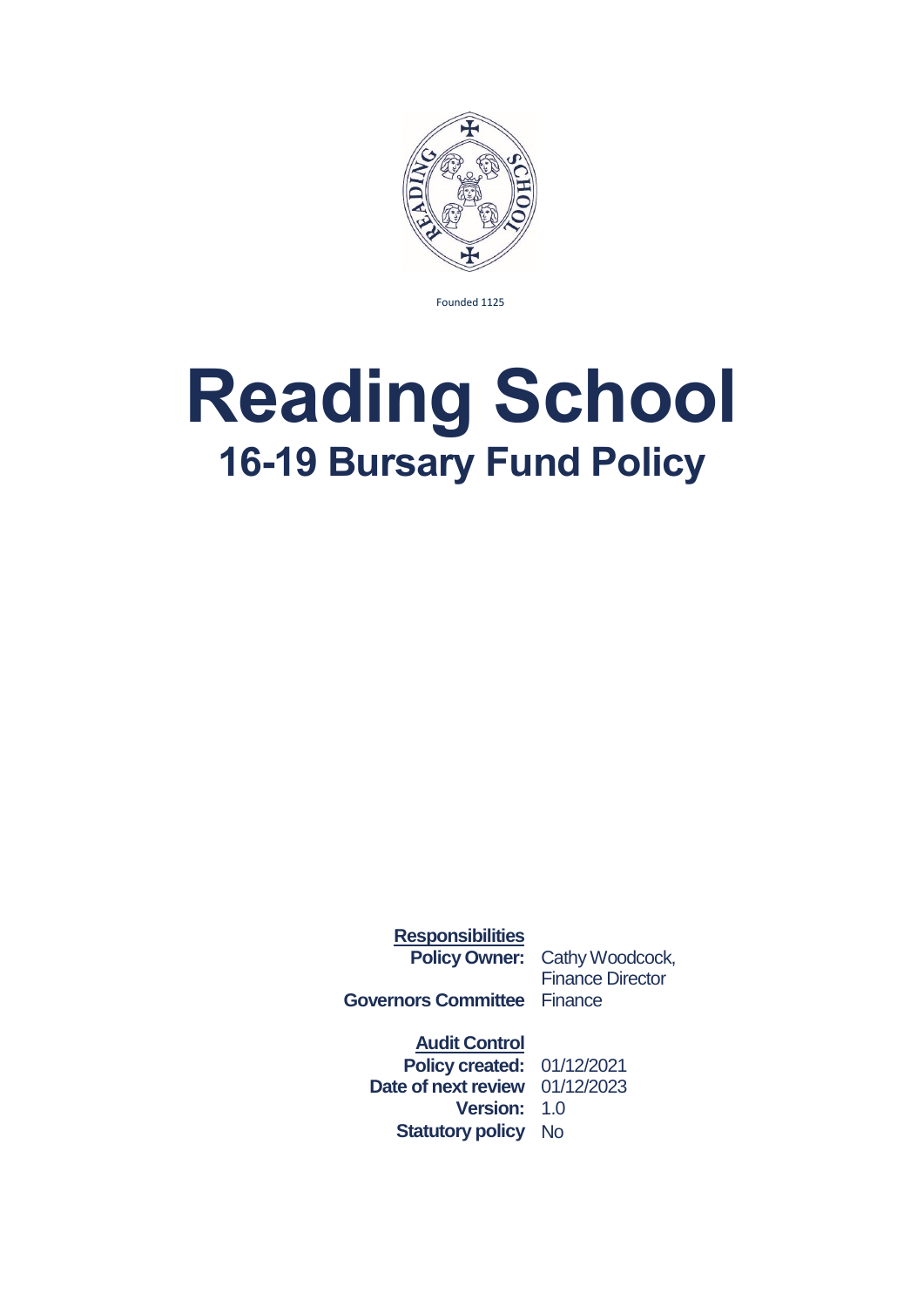## **Document Control and Approval**

#### **Version Control**

| <b>Version Author</b> |                   | <b>Summary of Changes</b> | <b>Reviewed By</b>   | <b>Date</b> |
|-----------------------|-------------------|---------------------------|----------------------|-------------|
| 1.0                   | Cathy<br>Woodcock | Policy created            | A. Robson 01/12/2021 |             |
|                       |                   |                           |                      |             |
|                       |                   |                           |                      |             |
|                       |                   |                           |                      |             |
|                       |                   |                           |                      |             |

#### **Responsibilities**

| Job title               | Responsible for:       |
|-------------------------|------------------------|
| <b>Finance Director</b> | <b>Policy Owner</b>    |
| <b>Finance Director</b> | <b>Policy Overview</b> |
| Finance                 | Committee Responsible  |

#### **Policies Linked**

| <b>Policy name</b> | File location |
|--------------------|---------------|
|                    |               |
|                    |               |

#### **Forms Linked**

| Form name | <b>Form location</b> |
|-----------|----------------------|
|           |                      |

## **Staff that need to sign**

| Staff Group | <b>Form location</b> |
|-------------|----------------------|
|             |                      |



**Reading School** 2 **[Back to top](#page-0-0)**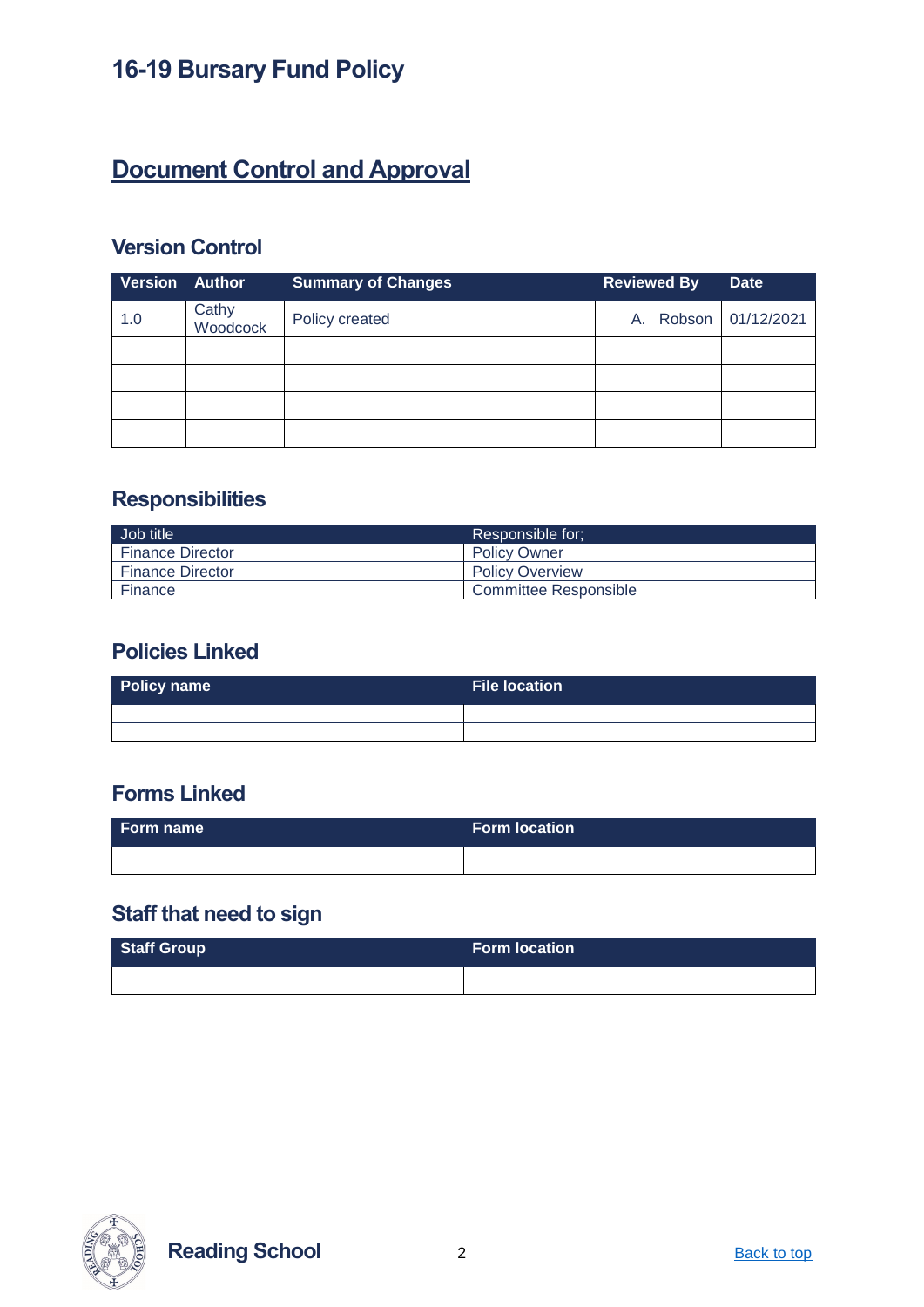## **Contents**



**Reading School**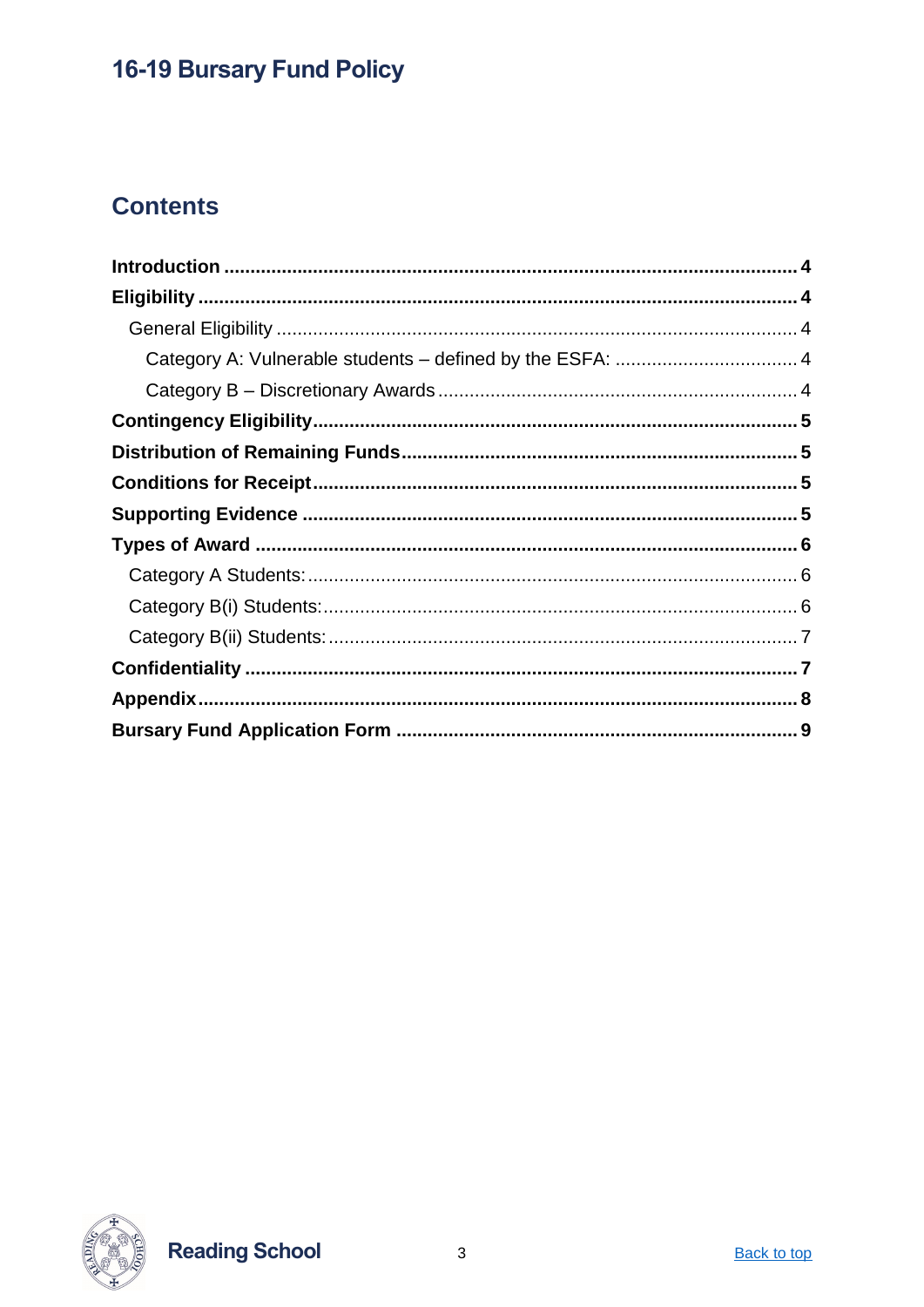#### <span id="page-3-0"></span>**Introduction**

This Policy is designed to promote fairness and consistency in the distribution of the [16-19 Bursary Fund](https://www.gov.uk/1619-bursary-fund) The 16 to 19 Bursary fund is a scheme set up by the Department for Education (DfE) and funded by the ESFA for 16-19 year olds to provide assistance to students whose access to, or completion of, education is inhibited by financial constraints or barriers.

There are two types of 16 to 19 bursaries:

- Vulnerable bursaries of up to £1,200 a year for young people in one of the defined vulnerable groups.
- Discretionary bursaries that institutions award to meet individual needs (discretionary bursaries are targeted on students who cannot stay in education without financial help for things like transport, meals, books and equipment)

#### <span id="page-3-1"></span>**Eligibility**

#### <span id="page-3-2"></span>**General Eligibility**

To be eligible to receive a Bursary a young person must be aged between 16 and 18 at 31/8/21 and meet the residency requirements as set out in the [16-19 Bursary](https://www.gov.uk/guidance/16-to-19-bursary-fund-guide-2021-to-2022-academic-year)  [Fund Guide 2021-22](https://www.gov.uk/guidance/16-to-19-bursary-fund-guide-2021-to-2022-academic-year)

In addition to apply for a Reading School grant students must fall into one of the categories specified below:

#### <span id="page-3-3"></span>**Category A: Vulnerable students – defined by the ESFA:**

- In care
- Care leaver
- Receiving Income Support (IS), or Universal Credit (UC) because they are financially supporting themselves or financially supporting themselves and someone who is dependent on them and living with them such as a child or partner
- Receiving Disability Living Allowance (DLA) or Personal Independence Payments (PIP) in their own right as well as Employment and Support Allowance (ESA) or UC in their own right

Students in this category may receive up to £1,200 per annum for a study programme that lasts for 30 weeks or more if they need that amount of support. Students on study programmes of less than 30 weeks will be paid a pro-rata amount.

#### <span id="page-3-4"></span>**Category B – Discretionary Awards**

• Targeted towards young people facing financial barriers in meeting essential costs e.g., transport, meals, books and equipment.



**Reading School** 4 [Back to top](#page-0-0)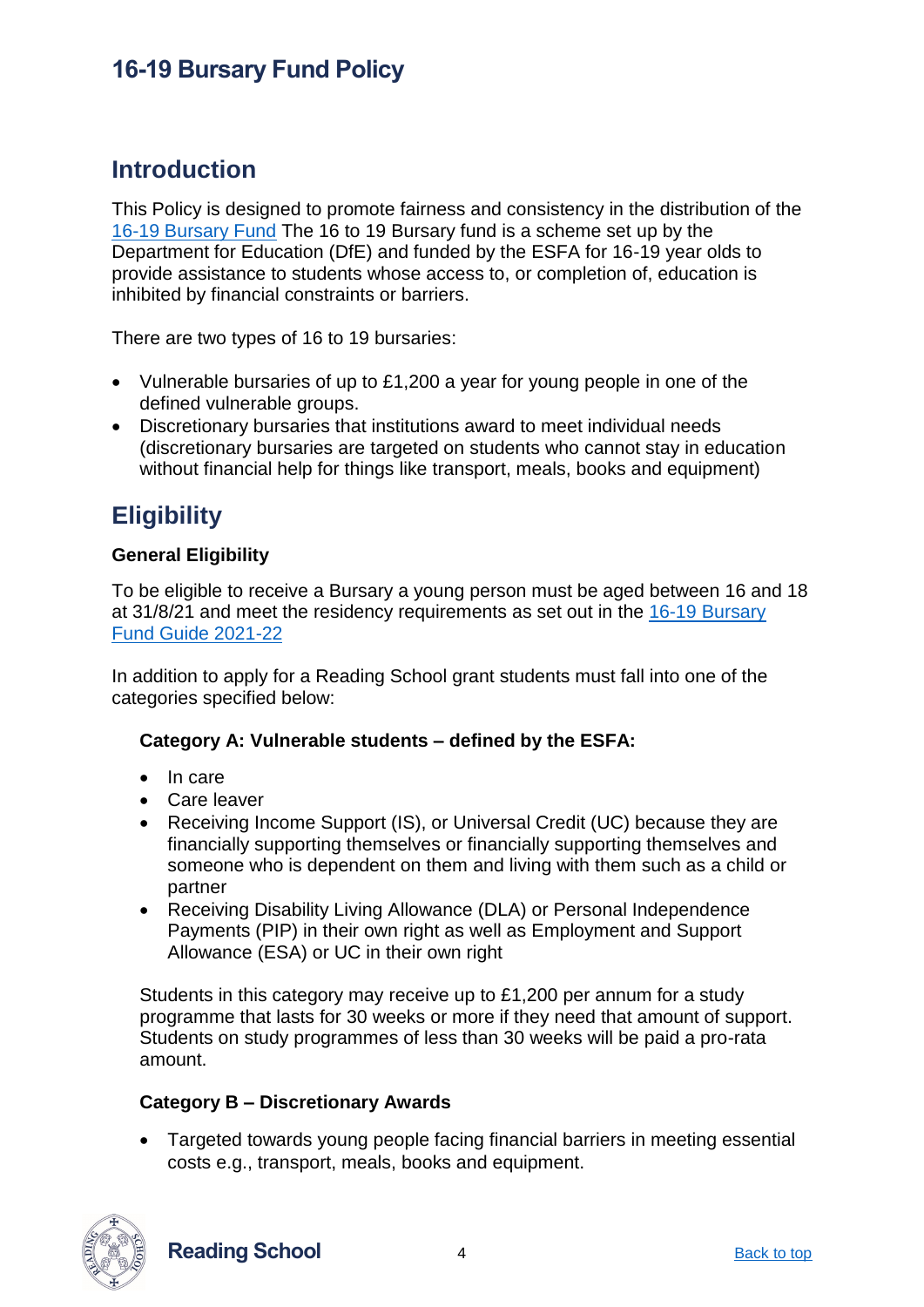Reading School has decided that learners facing financial barriers in meeting essential costs e.g., transport, meals, books and equipment may apply for a maximum grant of £500, where gross annual household income does not exceed £25,500 per annum. [Category B(i)].

Students that apply will be assessed individually and will be awarded a bursary fund based on their actual financial need.

Once claims have been met under Category B(i) Reading School will consider making additional discretionary awards initially of up to £300 per learner to young people where the student is eligible for free school meals and/or was eligible for Pupil Premium support in Year 11 – an assessment of financial disadvantage will be made. This award must be utilised to meet essential costs e.g., transport, meals, books and equipment. [Category B (ii)].

5% of the discretionary fund will be held back to cover administrative costs.

## <span id="page-4-0"></span>**Contingency Eligibility**

Any young person meeting general eligibility requirements and facing financial hardship due to exceptional reason or circumstance change can apply to access the contingency funds on an individual basis by submitting an application in writing. Grants will only be considered if funds are available.

## <span id="page-4-1"></span>**Distribution of Remaining Funds**

Once all the above claims have been evaluated and met remaining funds may be used at the discretion of the 6th Form Management Team to provide additional support for any student already in receipt of a mandatory or discretionary award. Payments may be made 'in kind' for example by provision of resources rather than cash.

#### <span id="page-4-2"></span>**Conditions for Receipt**

Students must complete an application form which constitutes a signed contract and states the standards expected of students and confirms the legitimacy of the entitlement. Payment of the bursary may be suspended if the standards are not met. Claims will be assessed by the 6th Form Management Team and payment will be made via the School Finance System.

## <span id="page-4-3"></span>**Supporting Evidence**

Students in Category A must provide:

- Written confirmation from the Local Authority confirming the students current or previous looked after status;
- For students in receipt of Income Support or Universal Credit (UC), a copy of their Income support or UC award notice. This must clearly state that the claim is in their name/confirm they are entitled to the benefits in their own right and that



**Reading School** 5 [Back to top](#page-0-0)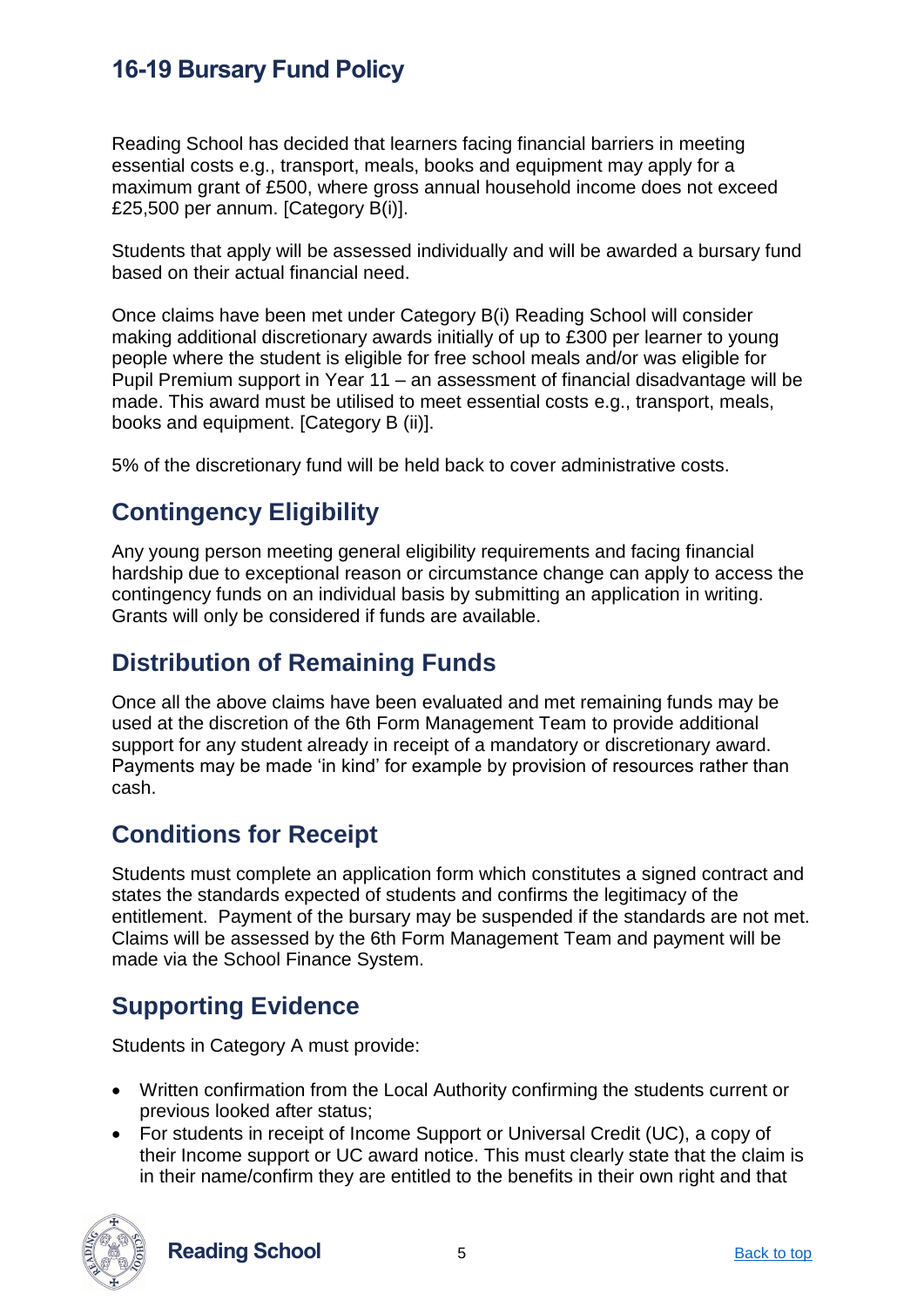they can be in further education or training. They must also provide additional documentation to confirm their independent status such as a tenancy agreement in the student's name, a child benefit receipt, children's birth certificates or utility bills;

• For students receiving UC/ESA, Disability Living Allowance (DLA) and Personal Independence Payments (PIP) – a copy of the students UC claim from DWP, evidence of receipt of DLA or PIP must also be provided.

Students in Category B (i) should provide documents from one of the following categories:

- **Universal Credit monthly award notice (or equivalent benefit statement)** for three recent consecutive months, from which an assessment of annual income may be made
- **Three most recent wage slips** for all adults in the young person's household
- **P60 End of Year Certificate(s)** for all adults in the young person's household who contribute to household costs for the year ended 5/4/21
- **Self-Assessment Tax Calculation (SA302)**, this is the equivalent of a P60 for self-employed people for the year ended 5/4/21
- **Three months most recent bank statements** from which an assessment of annual income may be made.

Eligibility for students in Category B(ii) may be obtained from checking the Free School Meal system or Pupil Premium support in Year 11.

Where funds remain, students in either category A or B can put forward a case for one off payment to meet exceptional need, distribution is entirely at the discretion of the school and is dependent on the availability of funds. Students wishing to make such a claim should write a letter of application to Mr T Evans, enclosing supporting evidence where possible.

## <span id="page-5-0"></span>**Types of Award**

The school may choose to pay Bursary payments "in kind" e.g. by purchasing text books, school meal vouchers, travel passes or equipment or may make payments directly into the student's bank account, in which case receipts will need to be provided. Payments will be made to a Bank Account in the name of the student. The student must have a valid account in their name unless there are exceptional reasons, which mean an appointee has been named to manage the affairs of the student.

#### <span id="page-5-1"></span>**Category A Students:**

3 termly payments of up to £400 to be made in September (or on receipt of confirmation of eligibility), January and April.

#### <span id="page-5-2"></span>**Category B(i) Students:**

Payments of up to £500 per academic year paid on submission of claim forms and receipts or invoices.



**Reading School** 6 **[Back to top](#page-0-0)** Back to top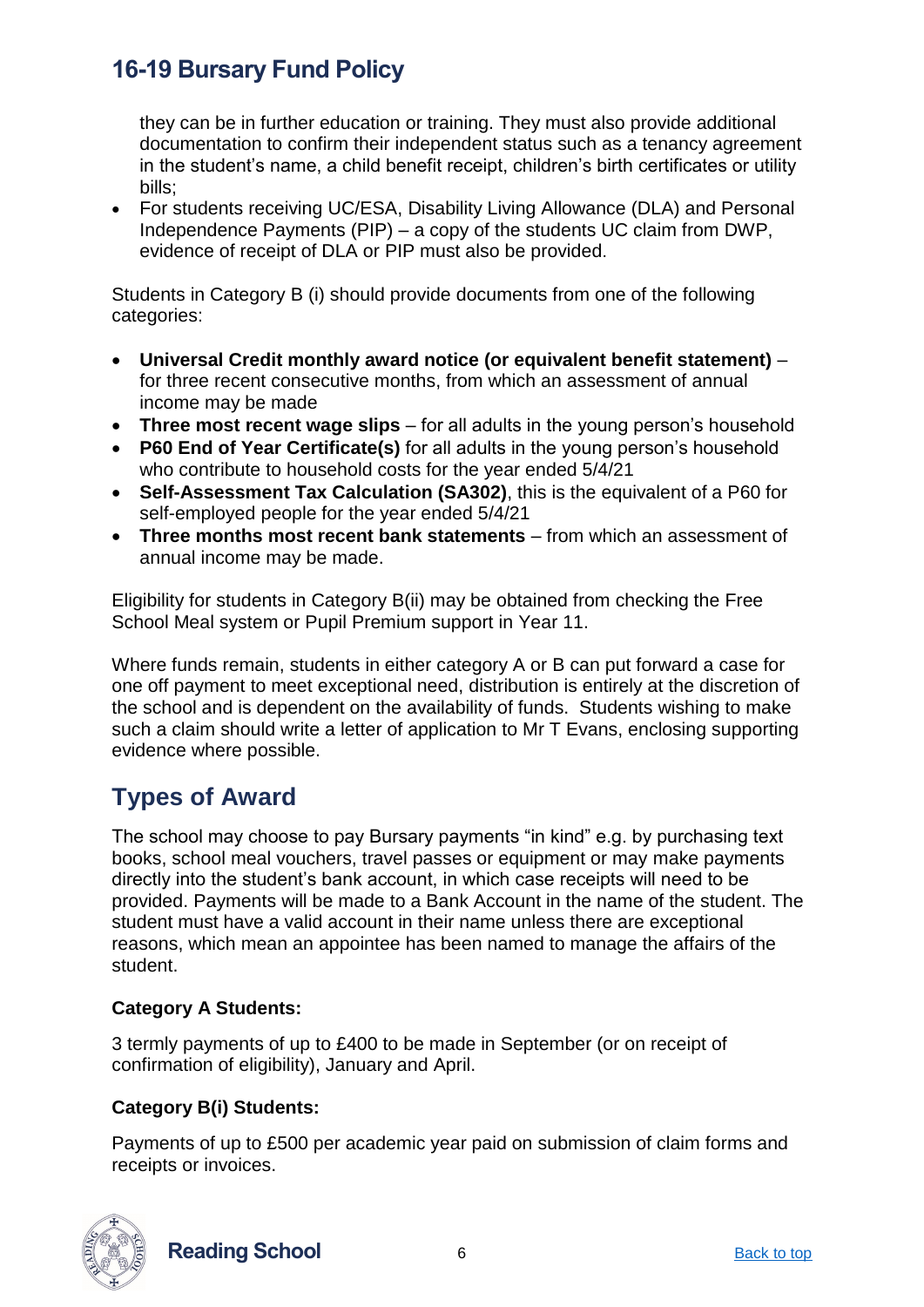#### <span id="page-6-0"></span>**Category B(ii) Students:**

Payments of up to £300 per academic year paid on submission of claim forms and receipts or invoices.

## <span id="page-6-1"></span>**Confidentiality**

Applications and supporting evidence will remain confidential to the 6th Form Team and the School Finance Office (who retain documentation for audit purposes).



**Reading School** 7 **[Back to top](#page-0-0)**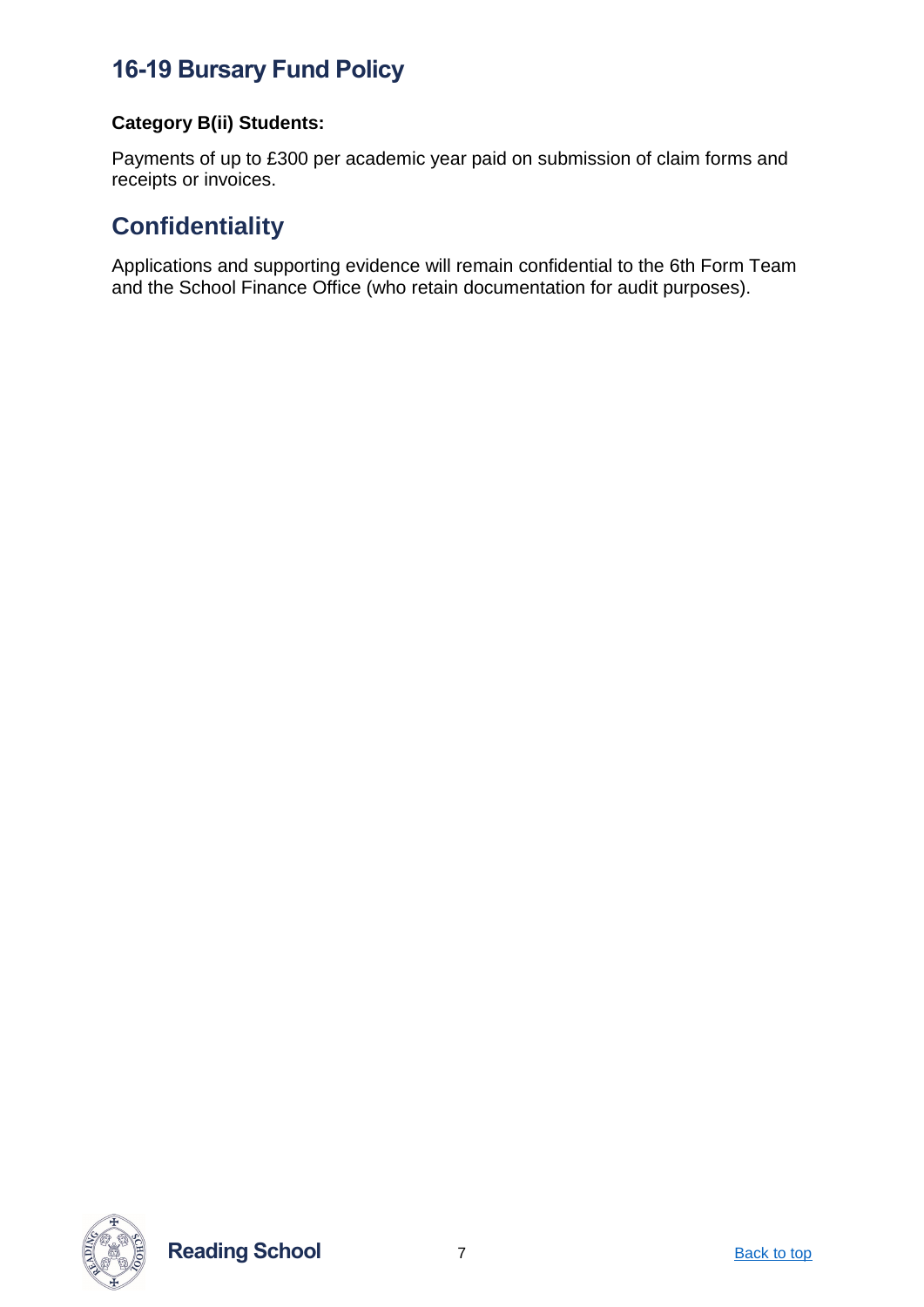# <span id="page-7-0"></span>**Appendix**



**Reading School** 8 **[Back to top](#page-0-0)**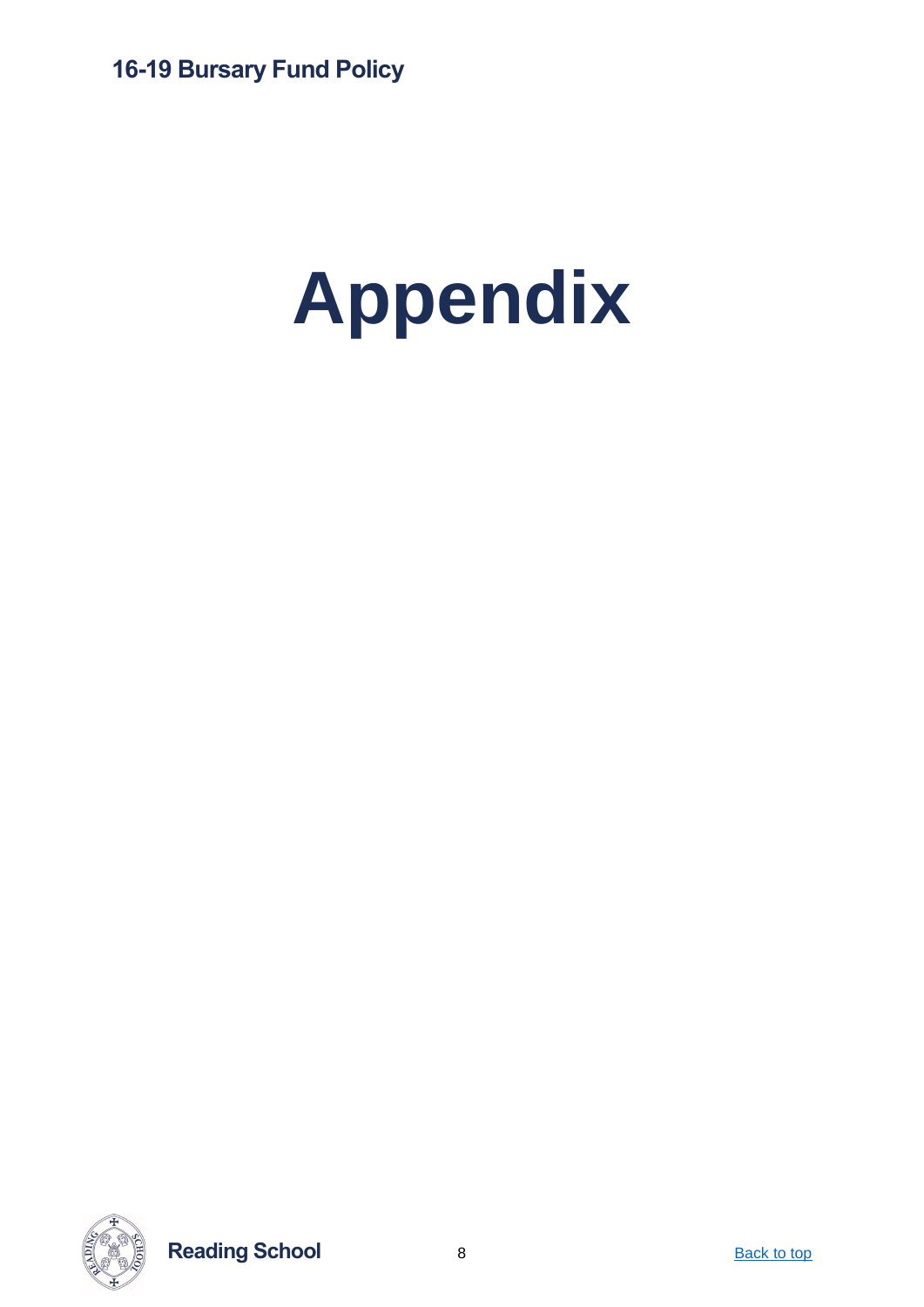#### <span id="page-8-0"></span>**Bursary Fund Application Form**

| <b>Student Name:</b> |  |
|----------------------|--|
| Address:             |  |
|                      |  |
| Postcode:            |  |
| Date of birth:       |  |
|                      |  |

Bursary applied for:

#### **Living Allowance**

**Category A**: Please tick any boxes which apply.

- $\Box$  Student is personally in receipt of income support or Universal Credit
- □ Student is personally in receipt Personal Independence Payment (PIP) and Employment and Support Allowance (ESA) or Universal Credit and Disability Living Allowance
- $\Box$  Student is in care, was previously a looked after child or is a recent care leaver
- □ Student is in receipt of Disability Living Allowance and Employment and Support Allowance (ESA) or Universal Credit and Disability Living Allowance

Please provide evidence to support the statement ticked above.

#### **Category B**: Discretionary Awards

This category is targeted for any students facing financial barriers in meeting essential costs e.g., transport, meals, books and equipment.

Please tick which award you are applying for.

- $\Box$  Category B(i): Initially maximum grant of £500, for students where gross annual household income does not exceed £25,500 per annum.
- $\Box$  Category B (ii): Initially maximum grant of £300, for students eligible for free school meals and/or previously eligible for Pupil Premium to make a claim.

Discretionary Bursary Awards are conditional upon:

- Prompt arrival for registration and all lessons.
- Lesson attendance above 95%.
- Maintaining good behaviour and attendance.
- All coursework, homework and assignments being completed to the best of ability and on time

For Category B (i) please tick the evidence provided:

- □ 3 most recent Universal Credit monthly award statements
- □ P60 (tax year ended 5th April 2021)
- $\Box$  Evidence of self-employment income (tax year ended 5th April 2021)
- $\Box$  Last 3 months Payslips for all household adults
- □ Other benefits/pension award letter



**Reading School** 9 **[Back to top](#page-0-0)** Back to top